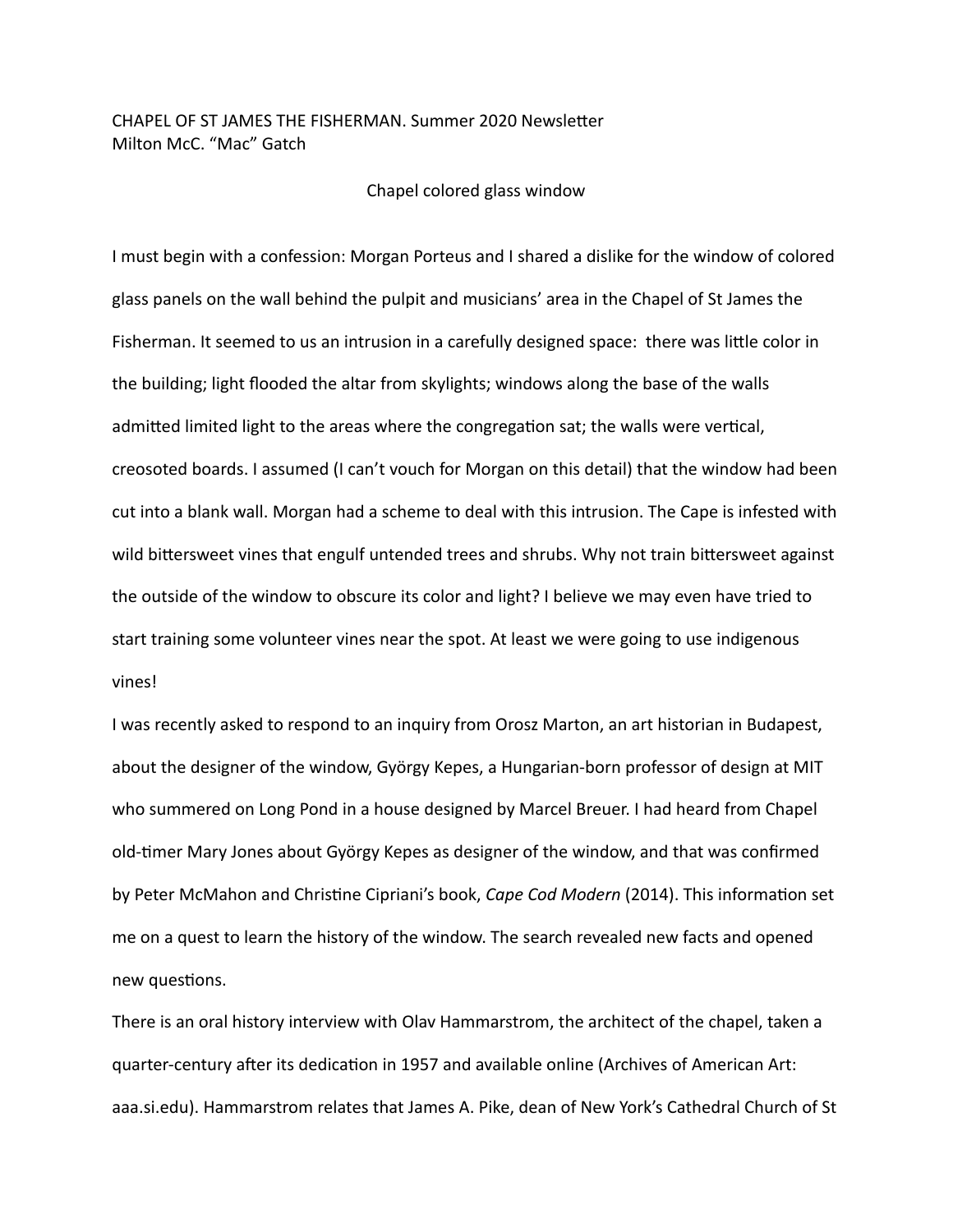John the Divine and founder of the chapel, approached Kepes about designing the building. Not an architect, Kepes referred him to Hammarstrom. The architect's detailed descripton of the building emphasizes that the light is intentionally indirect to give an aura of mystery: the source of light in the skylight (25 small plastic domes masked by a wooden grid) is concealed; the low windows around the perimeter are hidden by the pews and their occupants. He does not mention a window in the east wall. But photographs of the chapel were published in *Architectural Record*, December 1958 (pages 138-9), only eighteen months after the first services were held in the chapel. The expert photographs by Joseph W. Molitor (reproduced in *Cape Cod Modern*, pp, 202-3) clearly show a window in the wall behind the pulpit. It has clear glass panels, six in each row. The *Architectural Record* article also prints a floorplan of St. James, and at the center of the east wall there are markings that indicate the muntins or wooden dividers of the panes. The window, not mentioned by the architect, was in place shortly after the chapel was finished. Either the architect failed to mention an element of his original design, or the window was inserted almost immediately to bring more light into the space. The Kepes transformation of the window was dedicated in memory of Rosa H. Blakeslee on July 1, 1962, five years after the first service at St James the Fisherman. György Kepes, a painter and designer, was a color theorist, and I recall being told that he tinkered with the arrangement of the colored panes to achieve the effect he desired. The window consists of five rows, each with six rectangular panes. The panes are primarily blue and green glass, each hue in several shades and with varying textures, interspersed with a few pink/beige panels—hardly over-the-counter materials. From a distance, the window seems a formal grid; examined closely, it is akin to midcentury formalist, colorist, abstract paintings with subtle variations of texture and tone. I now see the Kepes window as a creation of considerable sophistication and forethought. There remain questions, however. Was there a clear-glass window in Hammarstrom's original design,